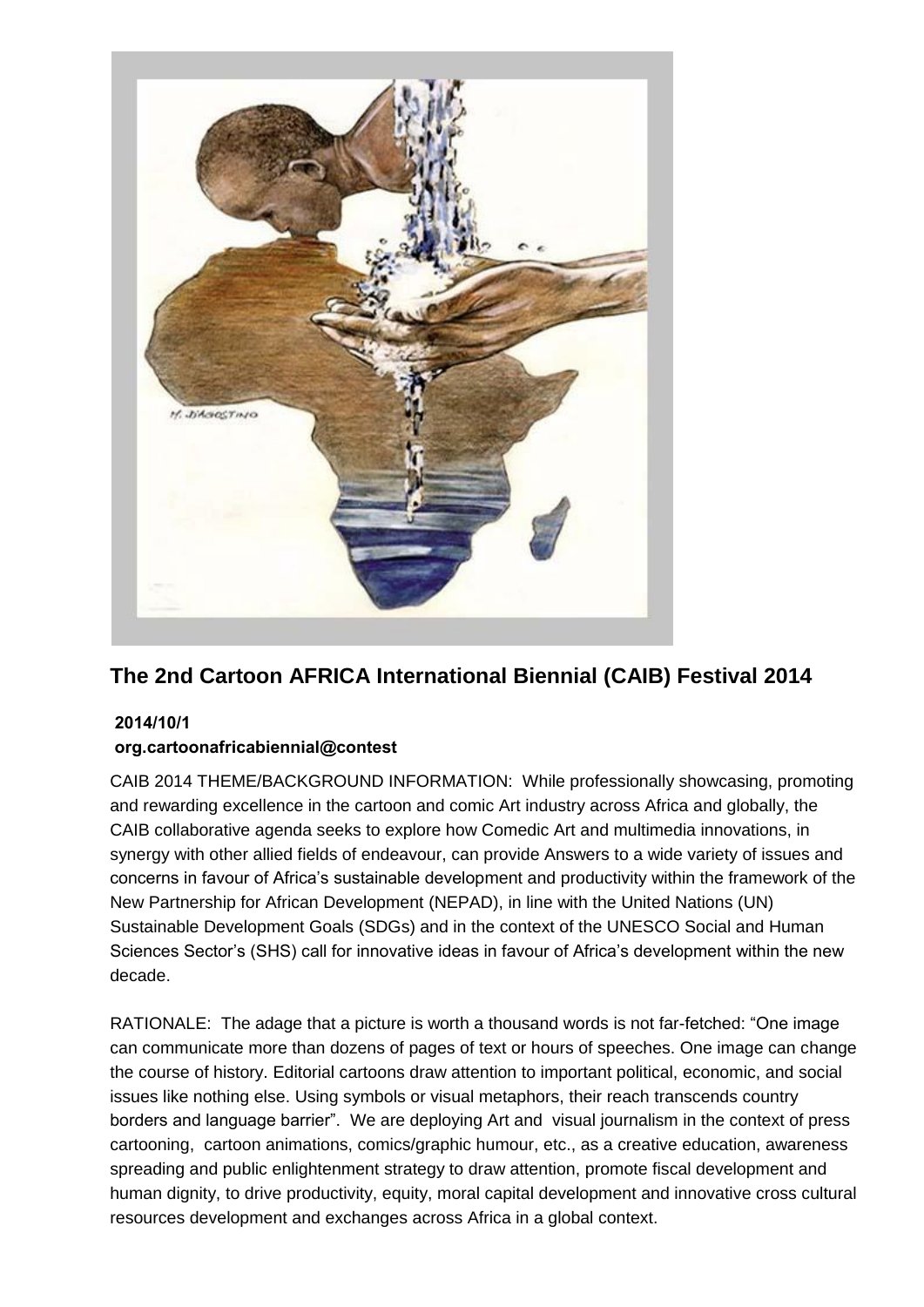The 2014 edition of CARTOON AFRICA INTERNATIONAL BIENNIAL (CAIB) festival will hold in the last quarter of 2014. African illustrators, press cartoonists, cartoon animators, etc., and their colleagues around the globe will once again gather in Nigeria, in 2014, through their comedic art, creative education and visual journalism works - Caricatures, editorial cartoons, comic strips, cartoon animations, photo cartoons, etc., - to lend a strong voice to the theme above, addressing Africa's development needs and challenges in a global context.

#### **WHO CAN PARTICIPATE?**

The festival is open to all professional artists, amateurs/students and children of all grades and types of schools regardless of their age from all over the world. Three major categories of participants are, however, identified for CAIB2014: PROFESSIONAL; AMATEUR/STUDENT; and CHILDREN. The central theme of the second edition of the CAIB festival is: "AFRICA OF THE FUTURE".

**The TOPICS being investigated and interpreted include:**

**(1) "Stop Violence Against Women" - (Selected entries on this topic will automatically qualify for inclusion in the CAIB-MEWOR Comic book series plus short animated videos to be produced and distributed regionally to draw attention and spread awareness of the "PROTOCOL TO THE AFRICAN CHARTER ON HUMAN AND PEOPLES' RIGHTS ON THE RIGHTS OF WOMEN IN AFRICA". You may download the document from our website to guide you).** 

**(2) "Our Children, Our Future; Their Safety, Our Responsibility."**

**(3) "Sustainable Development Goals (SDGs): The God Factor In Achieving Success."**

**(4) "My Fears for Africa" \*(Strictly for Non- African participants only).**

**(5a) "The WATER and ENVIRONMENT challenge"**

**(5b) "Tribute to Nelson Mandela" (Caricatures, editorial cartoons, comic strip, animation, photo cartoon, etc)**

**(6) Free. (Here, you are at liberty to work on any topic(s) of your choice, but they should be within the thematic framework of CAIB festival2014)**

\*(7) Introducing: the first "BFI LIFEGATE COMICS & MULTIMEDIA PRIZE", a prestigious creative award for the best youth graphic literature, comic book, photo story, or short cartoon animated video, multimedia, new media short story, documentary, jingle or documentary on any topic(s) addressing one or more of the issues below and primarily targeting African youths: NEW CREATION REALITIES; MORAL CAPITAL DEVELOPMENT; THE CHURCH AND POVERTY IN SOCIETY; IDENTITY CRISIS IN A PLURAL SOCIETY AND GLOBALISED WORLD; TOMORROW'S YOUTH AND THE SOCIAL MEDIA; Water, SANITATION AND HYGIENE (WASH) CREATIVE EDUCATION FOR SCHOOLCHILDREN/YOUTHS; YOUTH SEXUALITY EDUCATION; ETC.

NOTE: Authors/artists can come up with their own ideas and topics as individual participants or as a team, but they must address youth moral capital development in the context of social and spiritual culture. Details of the BFI's new awards programme are available on the organization's website: **[www.bfiministry.org/media](http://www.bfiministry.org/media)**/

SUPPORTING EVENTS: More supporting events will be featuring during the CAIB2014 festival to add verve to the biennial event and will take place in Benin City and Lagos side by side. These include pre-festival Schools Cartoon Art Challenge/workshops/exhibitions for primary, secondary and tertiary schools in selected Nigerian/African cities and towns; visual journalism training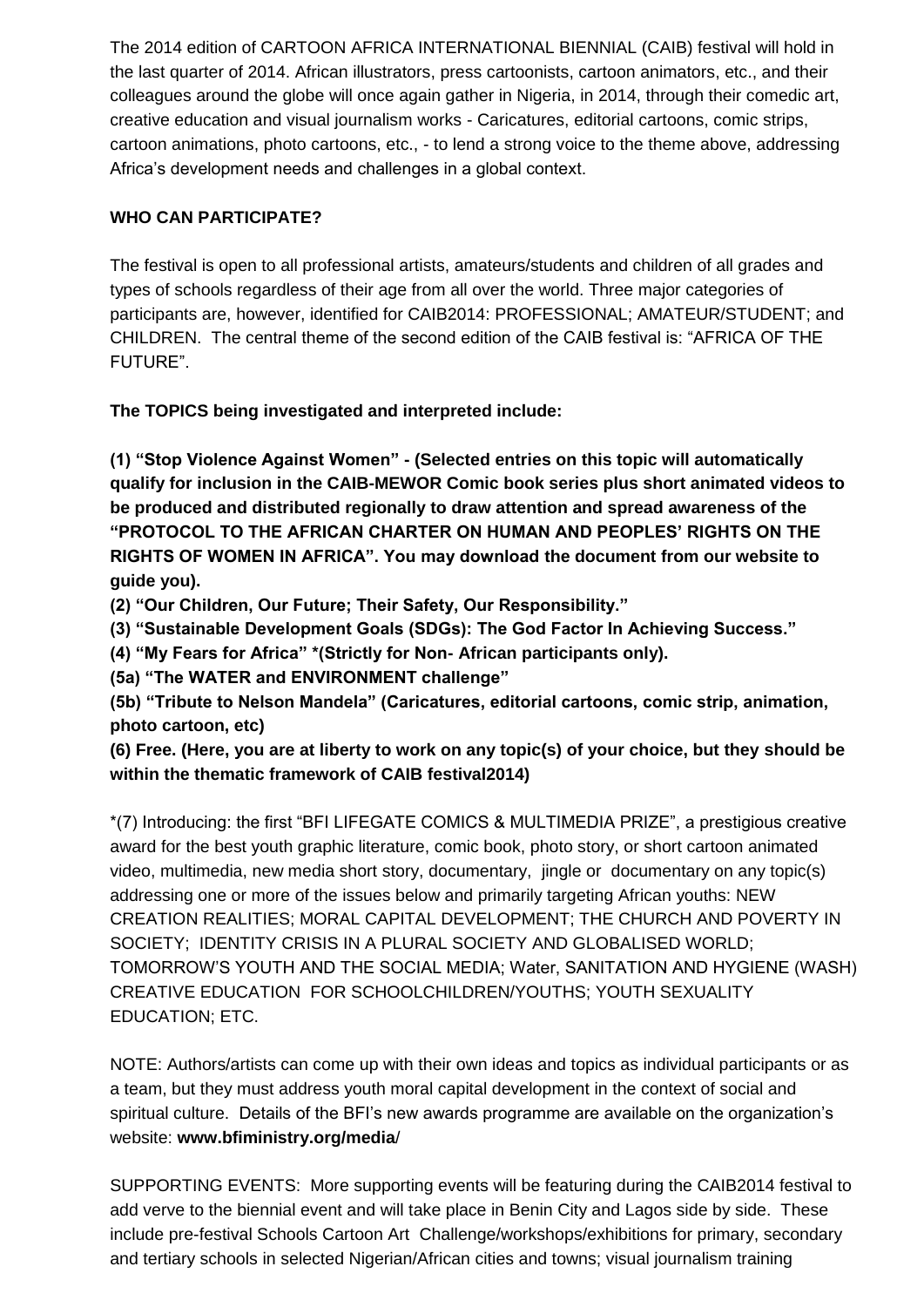workshops for African women journalists and mass communicators, etc; the first planning meeting of African Christian Cartoonists and Comic Artists; fundraising art exhibition by selected African and foreign artists; CAIB webshop launch/merchandise sales; distribution of free comics and educational audio visuals; CCAS-Afrik inaugural conference/workshop; short cartoon animated film shows; official launch of CAIB International Cartoon Museum; open air public interactive showcase of some reproductions of some selected works at strategic city centers.etc.

Artists, cultural creatives, writers, publishers, the media, design and promo-serve companies, advertisers, fashion/textile industries, architectural practitioners, manufacturers, NGOs, government agencies, etc., whose businesses and or services integrate artistic illustrations, cartoons and comedic art, as well as other related businesses and institutions anywhere in the world - who wish to take advantage of the CAIB platform to collaborate and cooperate with us to promote/ sell their ideas, goods and or services as partners in every edition of the CAIB festivals are very welcome. Please contact the central organizing committee for our mutually benefiting terms and conditions. Send enquiries to: **[africanpresscartoon@gmail.com](mailto:africanpresscartoon@gmail.com)** , **[fic\\_55@yahoo.com](mailto:fic_55@yahoo.com)** or call the curator, Francis Umendu Odupute: +2348023680030.

#### **DEADLINE:1/10/2014**

**To participate with the Festival, please read the Terms and Conditions fully, completely fill out the Official Entry Form and email your art material to [contest@cartoonafricabiennial.org](mailto:contest@cartoonafricabiennial.org) or mail it to The Curator, Cartoon Africa International Biennial, C/O Francodus International Communications, PO Box 14922, Benin City, Edo State, Nigeria.**

**Entry Form Instructions: Print Form (right click on Entry Form and click "Print Image") or download/open the PDF file, save the file to your Desktop, Open with Adobe Acrobat or other compatible PDF Reader, and Click Print.**

**We look forward to receiving your artistic illustrations!**